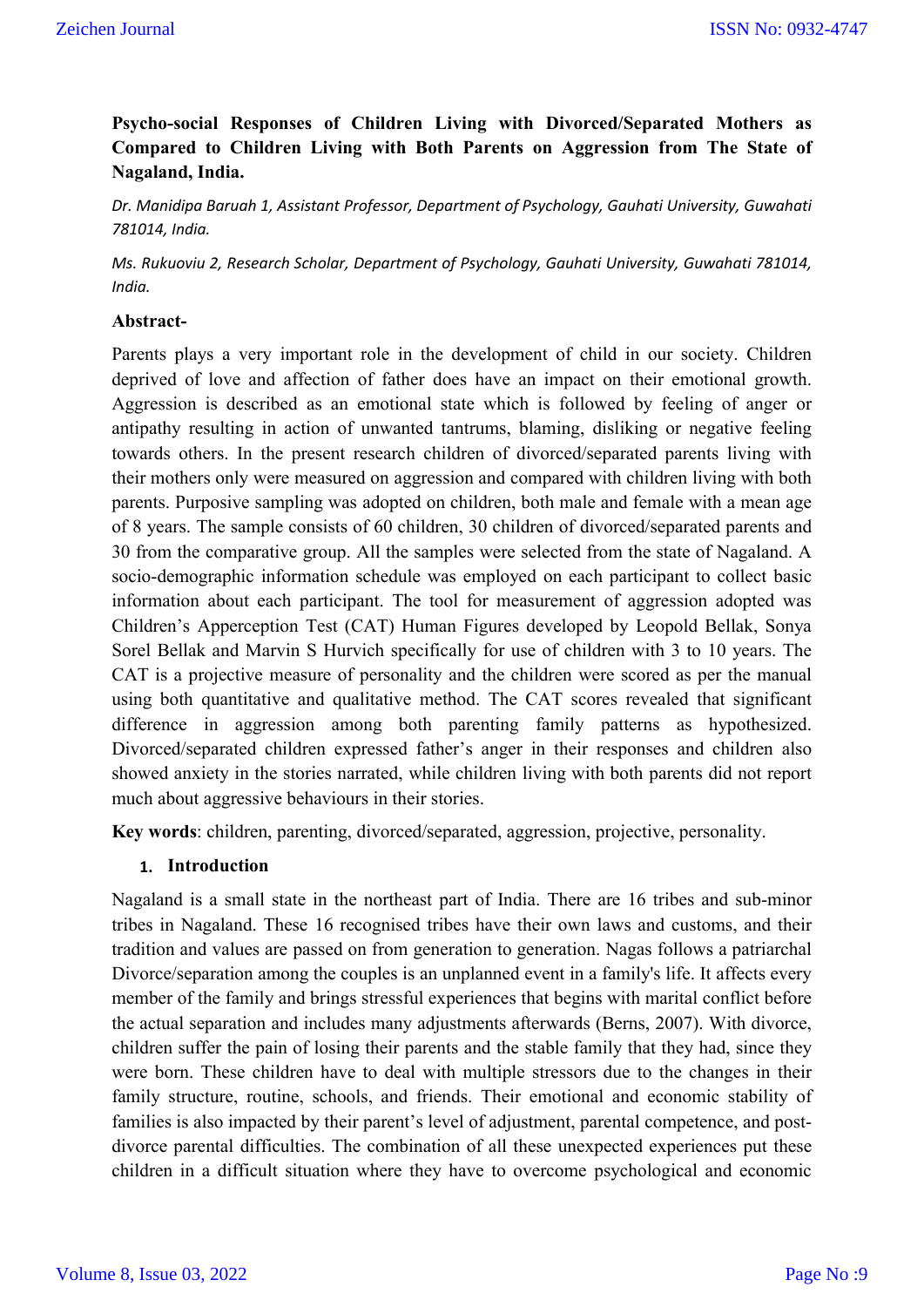hardships, and a set of confusing feelings that may affect their emotional stability and their relations with others (Hughes, 2009). Some studies suggest that younger children may be more affected as compared to the older ones when the parents get divorced, due to the rapid developments during the early childhood (Cavanagh and Huston, 2008; Emery, 2011; Heard, 2007; Pagani et al., 1997; Strohschein, Roos and Brownell, 2009). Young children may not be able to express and understand what is happening to them and may not be able to deal with the situation. (Ambert, 2009; Rogers, 2004). They may have only few friends and teachers to find for moral support during such circumstances. Parental divorce do affect the children psychologically. However, what are consistent are the effects that this traumatic experience may have in their lifetime. Amato (1996) demonstrates that the younger the child is when his parent's divorce, it will negatively affect child's communication behaviour.

Aggression is described as an emotional state which is followed by feeling of anger or antipathy resulting in action of unwanted tantrums, blaming, disliking or negative feeling towards others. Aggression is a behaviour intended to harm others and it is perceived to be hurtful by the victim. Children can be mean to others which can involves physical aggression, verbal insults and nonverbal expression of aloofness and hatred (Underwood, Galen, & Paquette, 2001). DeBord (1997) notes children's reactions to parental divorce may vary by age at the time of the separation. School age children may react with sadness, somatic complaints, and intense anger towards parents. Children from separated families compared with those from intact families are at higher risk of a host of problematic mental health and well-being outcomes including depression, anxiety, aggression, and delinquency (Amato and Keith, 1991).

### **2. Objectives of the study –**

- To identify aggression in children belonging to divorced/separated parents
- To identify aggression in children living with both parents.
- To compare aggression of children belonging to both family pattern
- To discover the patterns of aggression in the children of both family structure

### **3. Hypothesis**

**Ho** There exists significant difference among children living with divorced/separated mothers and children living with both parents on aggression.

### **4. Methods**

Both quantitively and qualitative method of research was adopted to study aggression of both family pattern. There was a clear picture of aggression as the qualitative method was directly based on responses of each child by observing their reactions one on one.

**4.1. Participants**: The participants included 30 children from divorced/separated parents and 30 from children living with both parents. The age range included an average of 6-10 years who were school going children and both male and female. The participants were from the state of Nagaland belonging to different tribes.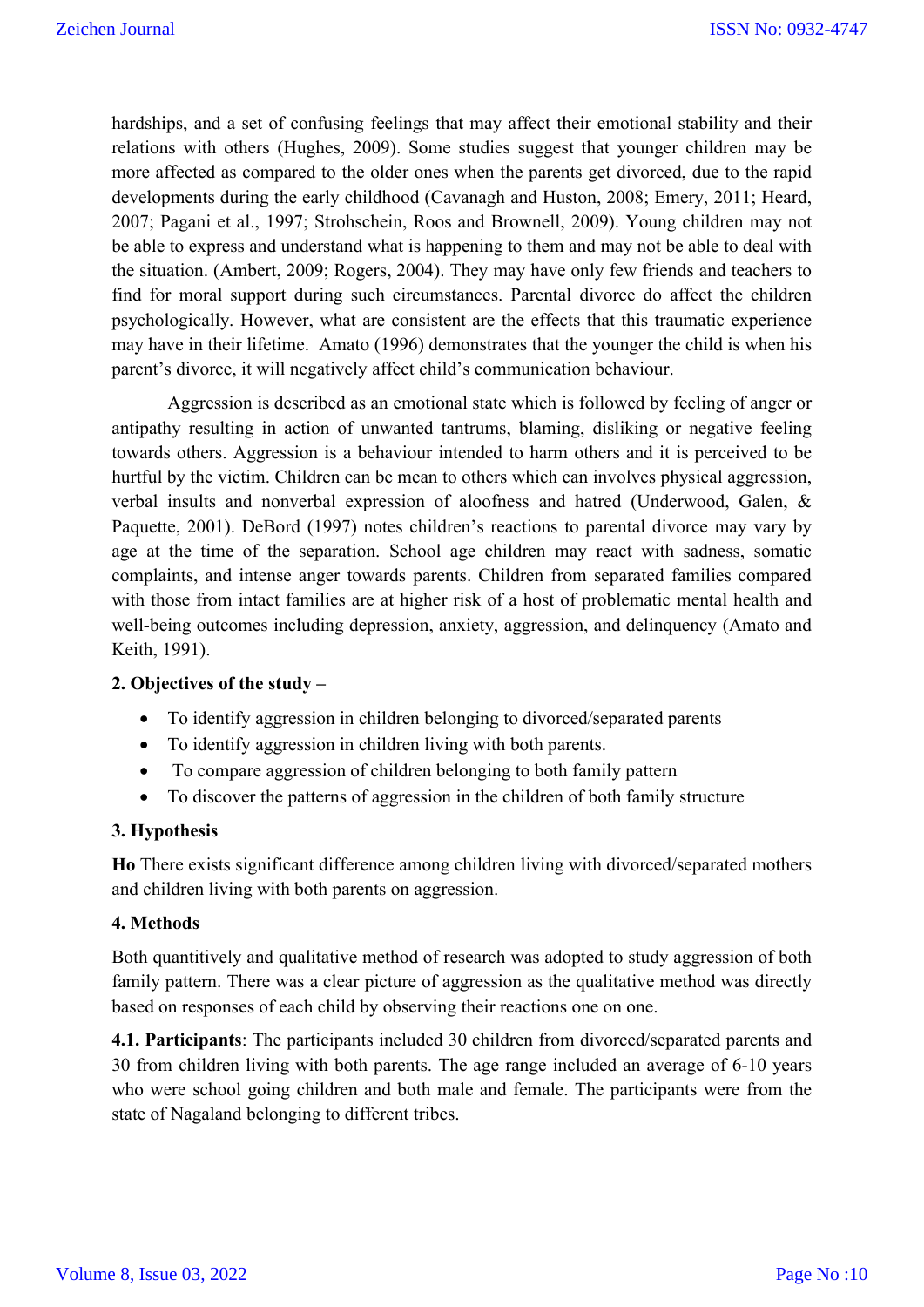## **4.2. Tools**:

- A socio-demographic information schedule prepared by the researchers and was employed to collect information about every child.
- Children's Apperception Test (CAT) Human Figures developed by Leopold Bellak, Sonya Sorel Bellak and Marvin S Hurvich specifically for use with children only. The CAT consists of 10 human pictures**.** The CAT is a projective measure of personality traits and attitudes. Each card has a main identification figure with which the child is expected to identify or to take perspective of the figure. The characters signifying mother, father, sibling or relative figures as well as environmental forces. CAT is an attempt to depict scenes which would elicit materials relevant to important situations and problems in the child's life (feeding, rivalry, aggression, loneliness, interactions with parental figures etc).

## **5. Data Analysis**

After the data collection, each and every information collected from the socio-demographic schedule was compiled in tabular form and all the recorded and written stories of respondents who were children, were compiled and each story was read carefully and every detail was scored according to scoring manual of Children Apperception Test (Human Figures). For the quantitative methods, the number of times Aggression occurred in the stories narrated by the children, were recorded in tabular form and interpreted and analysed statistically for which descriptive and inferential statistics i.e mean SD and t-test was applied. The qualitative method followed was done by Mary R Haworth and Lawton as given in the manual where any theme found in the records of 20% of the subjects was defined as a stable theme. Keeping in mind the objective, responses from each participant were carefully scored.

### **6. Results and Discussion-**

The results obtained from the data was analysed systematically and is presented graphically below.

### **Socio Demographic Schedule of the participants from Different Family Structure**

The Socio-demographic schedule was developed by the researchers keeping in mind the objectives of the study. The basic information of every child was presented in tabular form which had been valuable for this particular research study.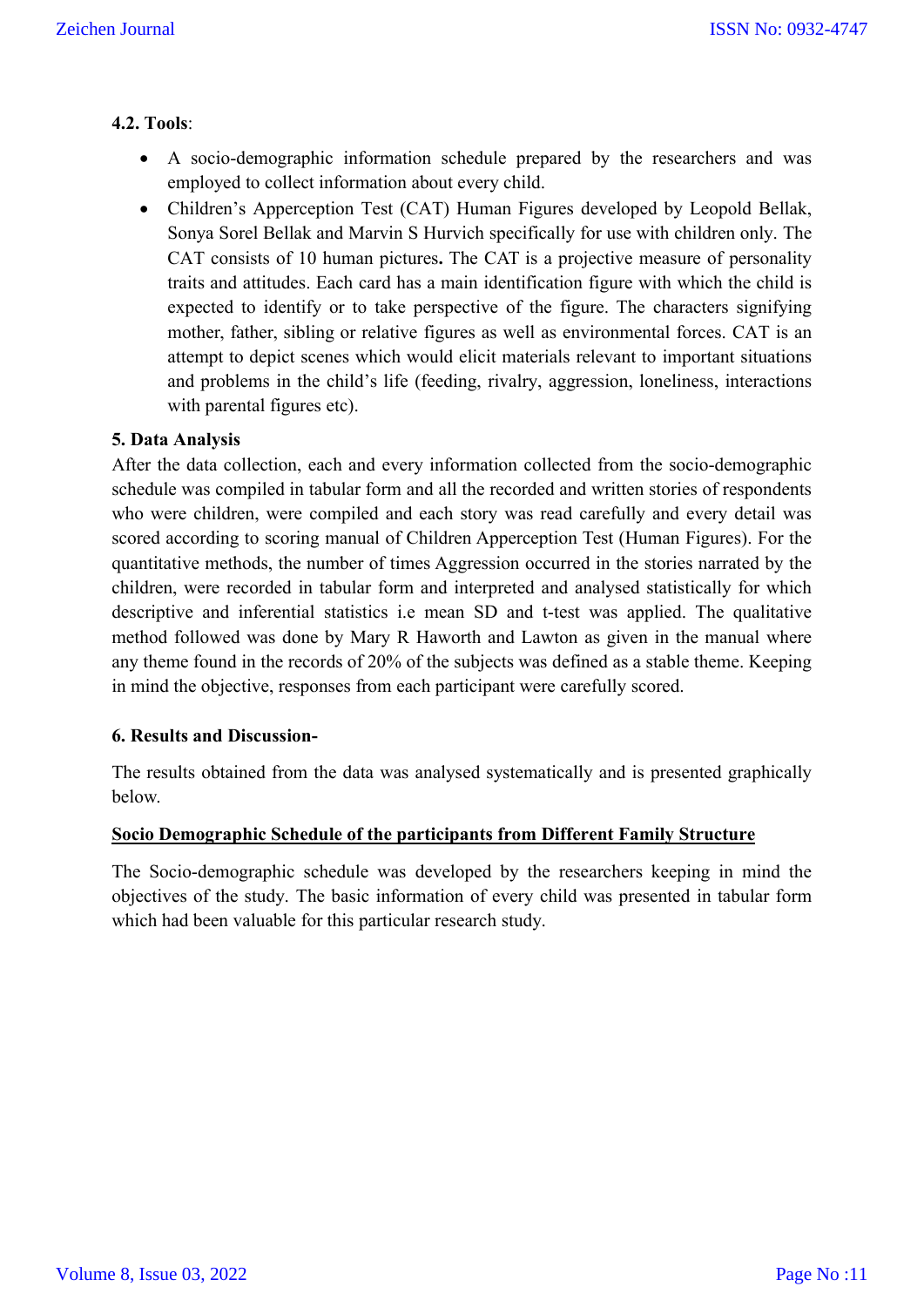## **6.1 Tribes of the Participants**

**Figure 6.1.1: Graphical representation of Children raised by divorced/separated Mothers**



**Figure 6.1.2: Graphical representation of Children raised by both Parents**



Figure, clearly indicate that most of the children from both type of family structures belonged to the Ao and Angami tribes. The samples were collected irrespective of the tribes and was done according to the availability of the participants from the different family structure. Irrespective of whichever tribe they belonged to, the concept of separation of mothers from fathers were criticized within the Naga community. Although, sympathy was more for the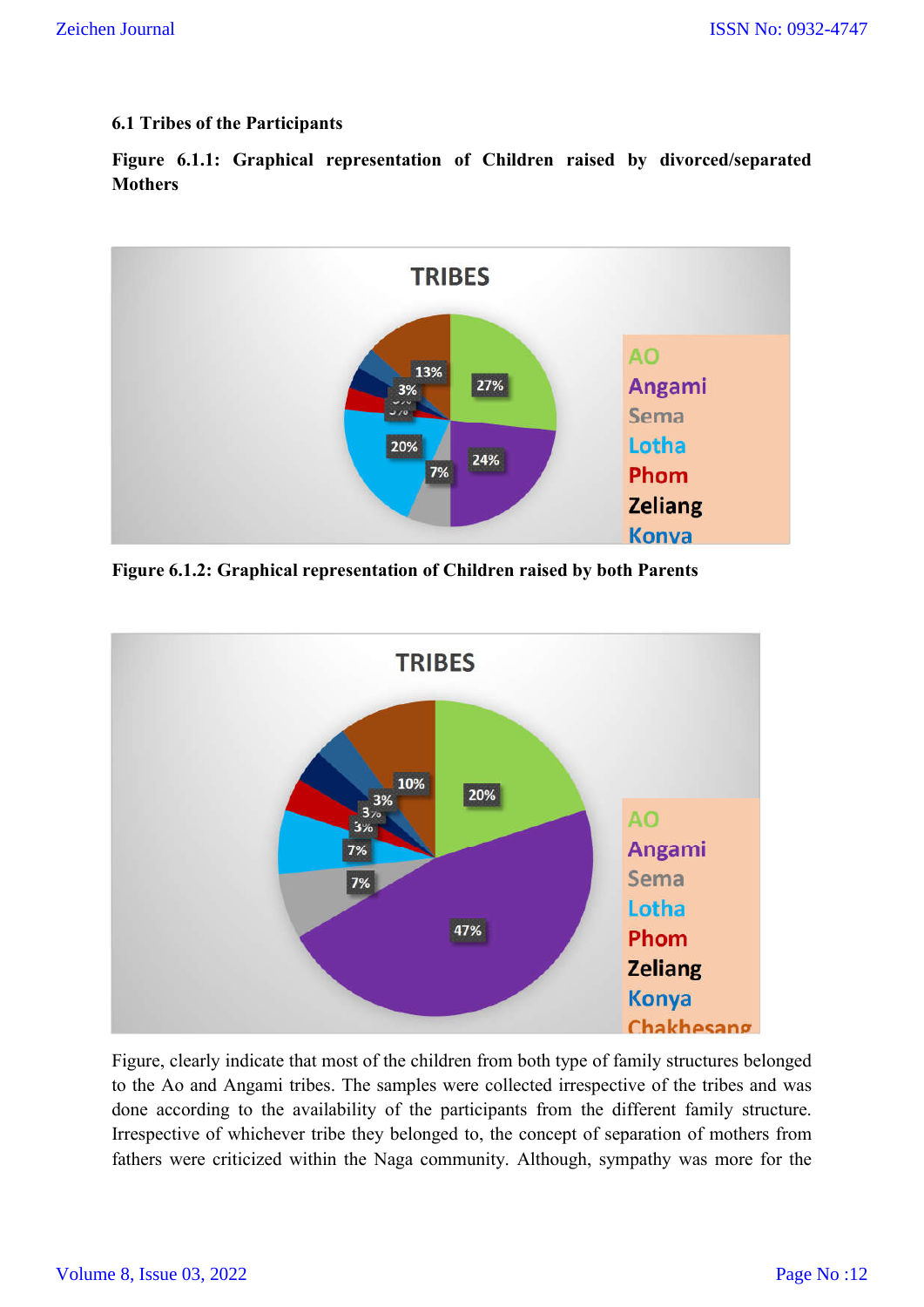mothers whose fathers did not take care of the children and did not bother to spend time with the children.





Gender 60% 50% 40% 30% 20% 10%  $0%$ Male Female

**Figure 6.1.4: Graphical representation of Children raised by both Parent**

The results in the above figure shows the percentage of male and female children who participated in the study. There were 53% male participated and 47% female children participated from divorced/separated family. Both male and female were 50% each from the families were children were raised by both parents. Data were collected according to the availability of the children especially in case of divorced/separated children because children were taken only from those family who were residing with their mothers. The Psycho-social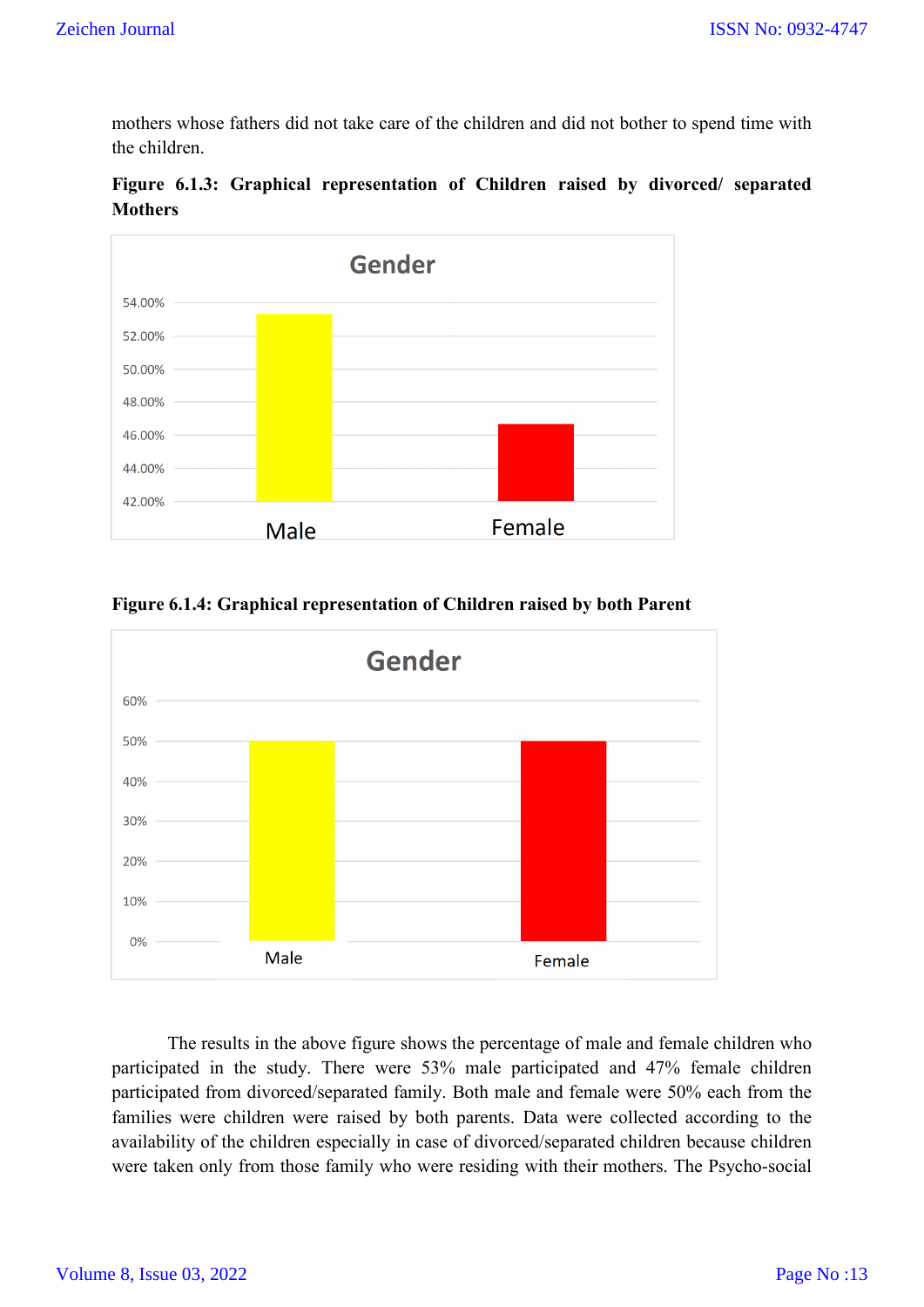responses were not collected gender wise and each child irrespective of the gender had given their responses for comparison, with regard to single mother and their upbringing from children perspective and gender bias if at all existed was included in this study. The comparable group which consisted of both parents did show differences in children of both genders in their psycho-social responses.

## **6.2. Mean Age of the Children**

**Figure 6.2.1: Graphical representation of Children raised by divorced/separated mothers**



**Figure 6.2.2: Graphical representation of Children raised by both Parents**



Children raised by divorced/separated mothers were above 8 years for both male and female as well as 8 years for both male and female children raised by both wedded parents. The age of all the participant were related to the study done by Leopald Bellak, Sonya Sorel Bellak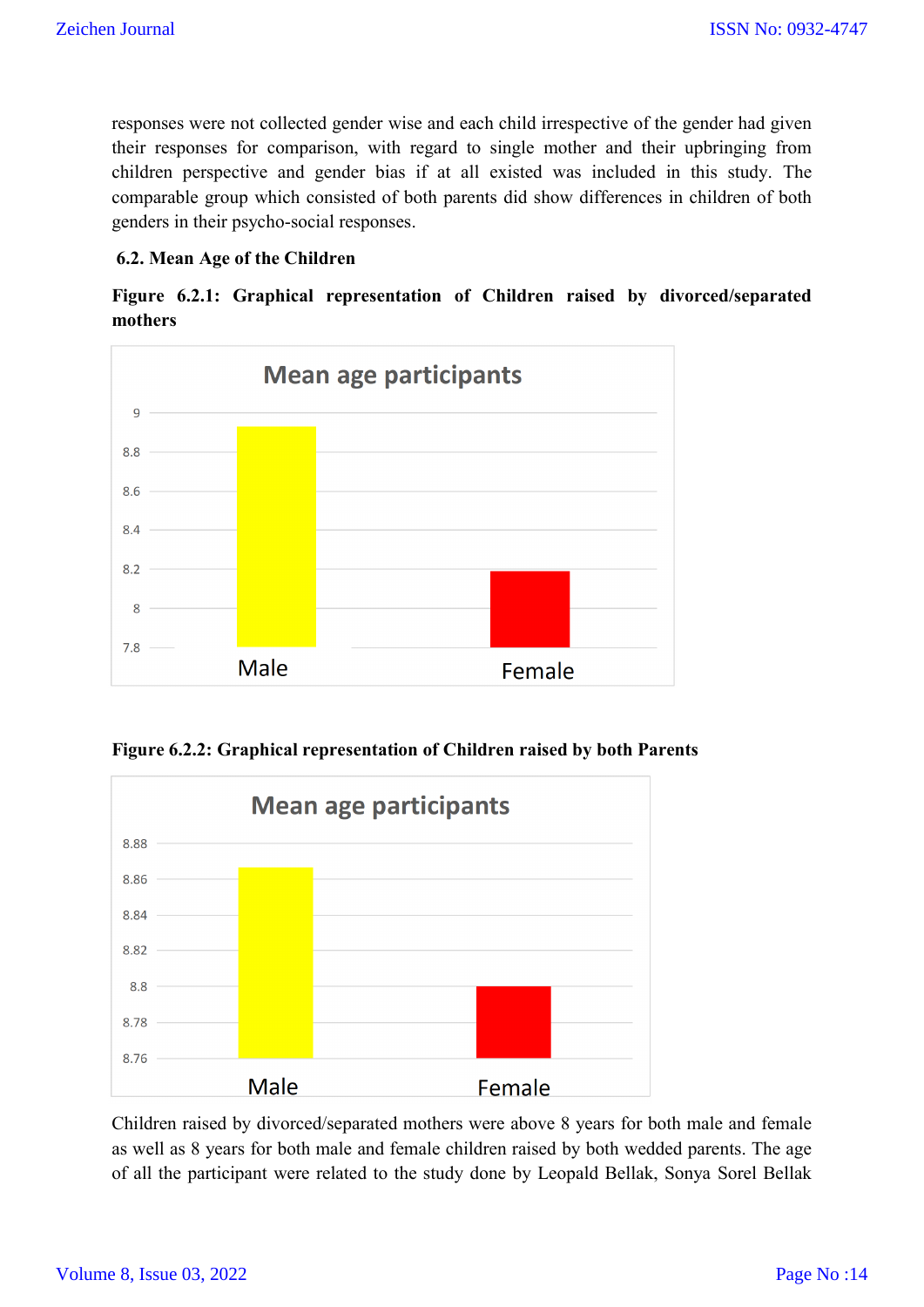and Marvin S Hurvich as per the manual where the picture shown were meant for children of similar age group. The average age of the children also did show, that they were of the similar age group among both family types and they equally participated in the present research, yet they had shown significance differences with regard to psychosocial responses produced. Thus, these 2 distinct families did prove that age was not the major contributing factor in the children's psycho-social responses.

## **6.3 Standard of the Children**

|                |  |  |  | Figure 6.3.1: Graphical representation of Children raised by Divorced/Separated |
|----------------|--|--|--|---------------------------------------------------------------------------------|
| <b>Mothers</b> |  |  |  |                                                                                 |



**Figure 6.3.2: Graphical representation of Children raised by Both Wedded Parent**

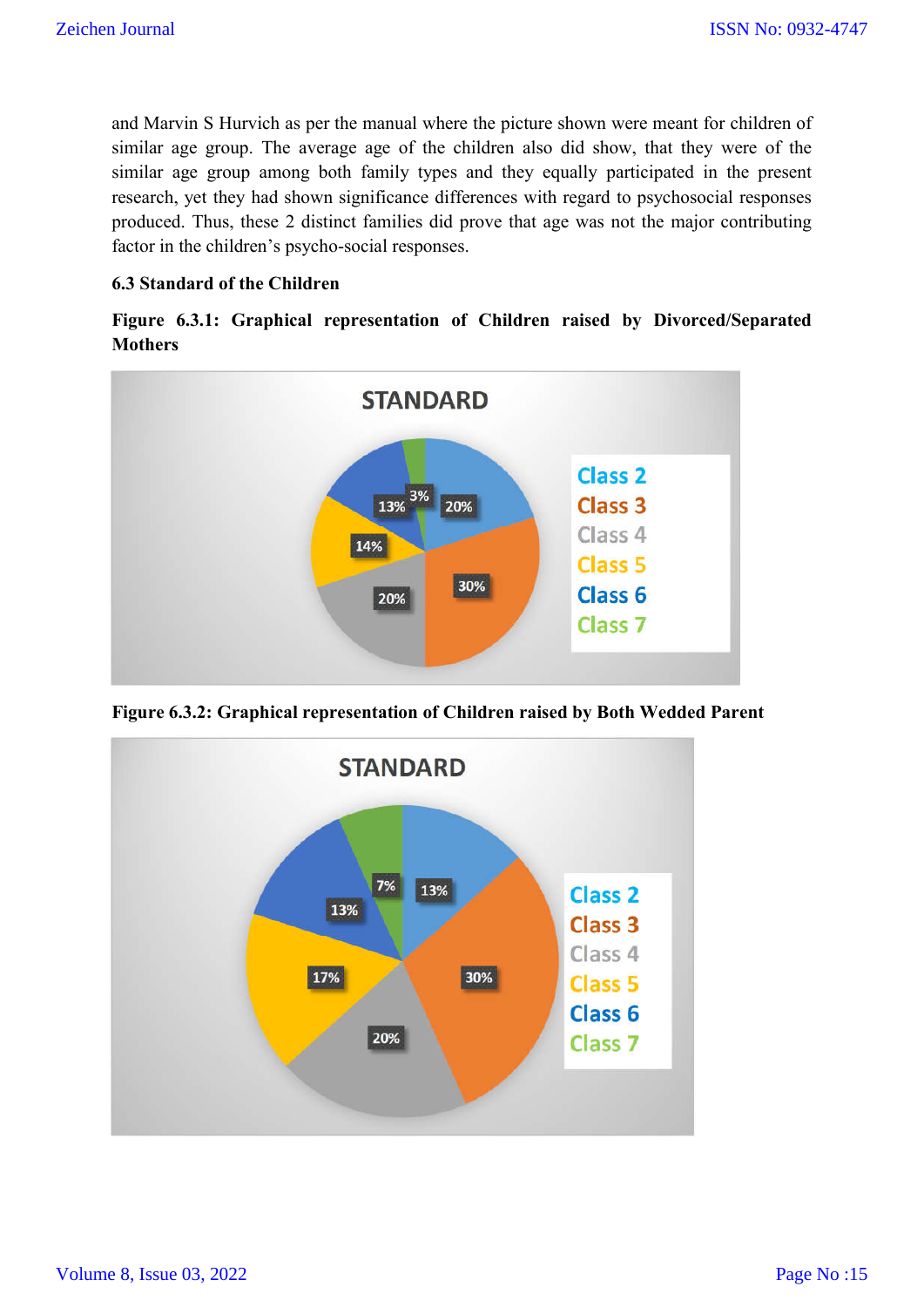Children who belonged to divorced/separated were mostly from class 3 (30 %) followed class 4 and class 2 (20%) and class 5 (14%) and the rest were below 14%. And children who lived with both parents were also mostly from class 3 (30 %) class 4 (20%) class 5 (17%) class 2 and class 6 (13%) and the rest were below 13%. We can see that most children who participated in this research study were from standard 2, 3 and 4 and 5 in both the family patterns. All the participants were school going children. This clearly depicts peer relation that exist among these children were similar and these children did interact with children from other distinct families too. So, their schooling peer interaction, learning opportunities were similar except that the children came from single mother families and the comparable group came from children having both parents, their other activities remain same. Yet differences in their responses do exist.

## **6.4. Type of Family**





**Figure 6.4.2: Graphical representation of Children raised by both Parents**



Above figures shows that 77% of the children live in nuclear family among divorced/separated mothers and same is with children living with both parents incidentally, while among single mothers 23% of them live in joint families i.e with their maternal grandparents. It is also 23%, with the children living with both parents, except that they live with their paternal grandparents in joint families.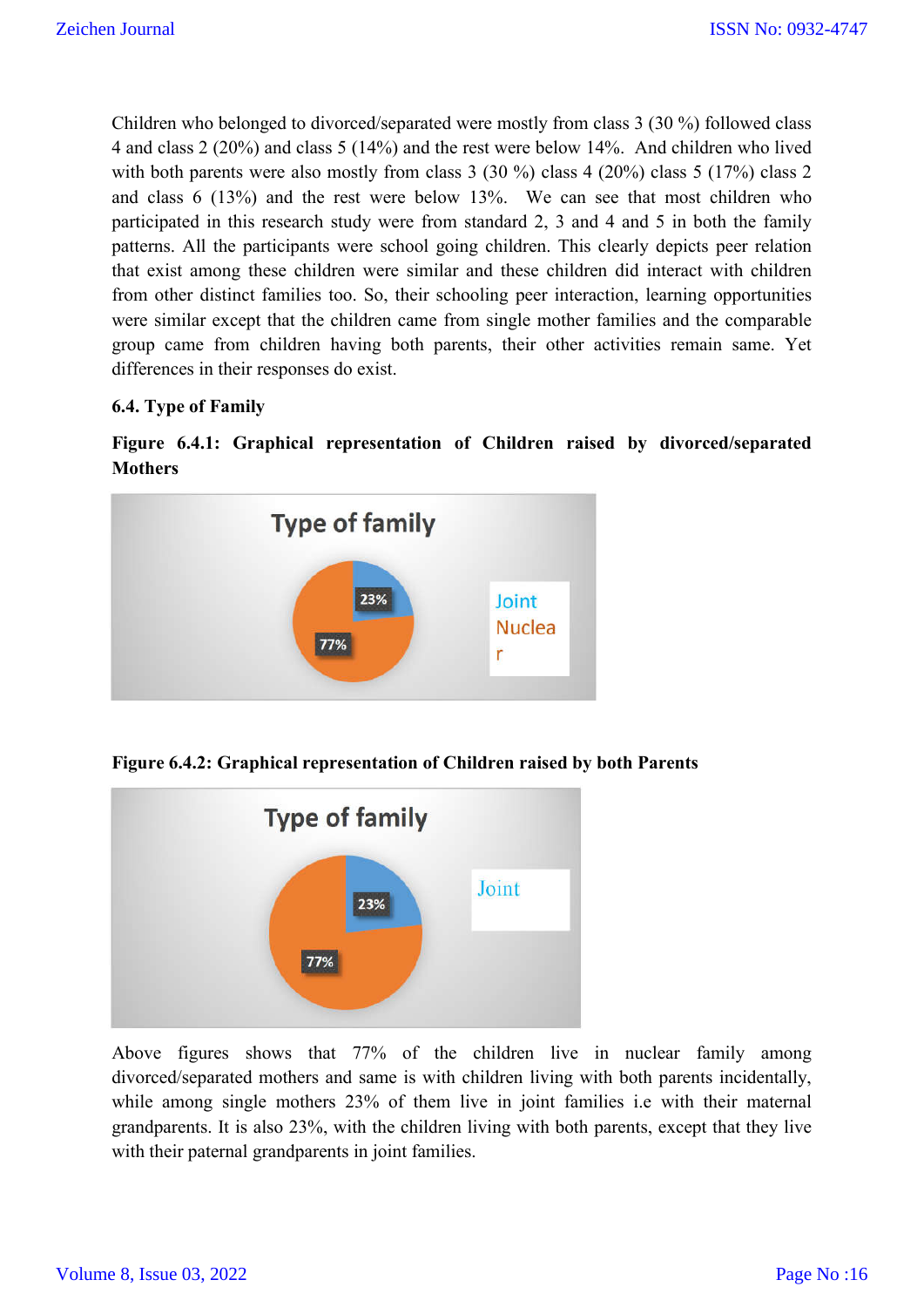From the graphical representation, we can clearly see that the participants belonging to the Naga families were mostly nuclear family. Here, the children from single mothers who lives in a joint family resides with maternal grandparents and maternal aunts and uncles. And for children living with both parents, live with their paternal grandparents. The responses given by each child irrespective of the family pattern they belonged to, did appear clear indicating the absence of father among the children raised by single mothers which was clearly visible from the responses they made in the CAT stories.

## **6.5. No of Family Members**

**Figure 6.5.1: Graphical representation of Children raised by divorced/separated Mothers**



**Figure 6.5.2: Graphical representation of Children raised by both Parents**



Divorced family children mostly had 3 (34%) family members. Children with both parents are also having the same number of family 3 (34%). There are no differences in the family members and their interaction because some children come from joint families among the divorced families and also families with both parents. Some divorced mothers have 2 children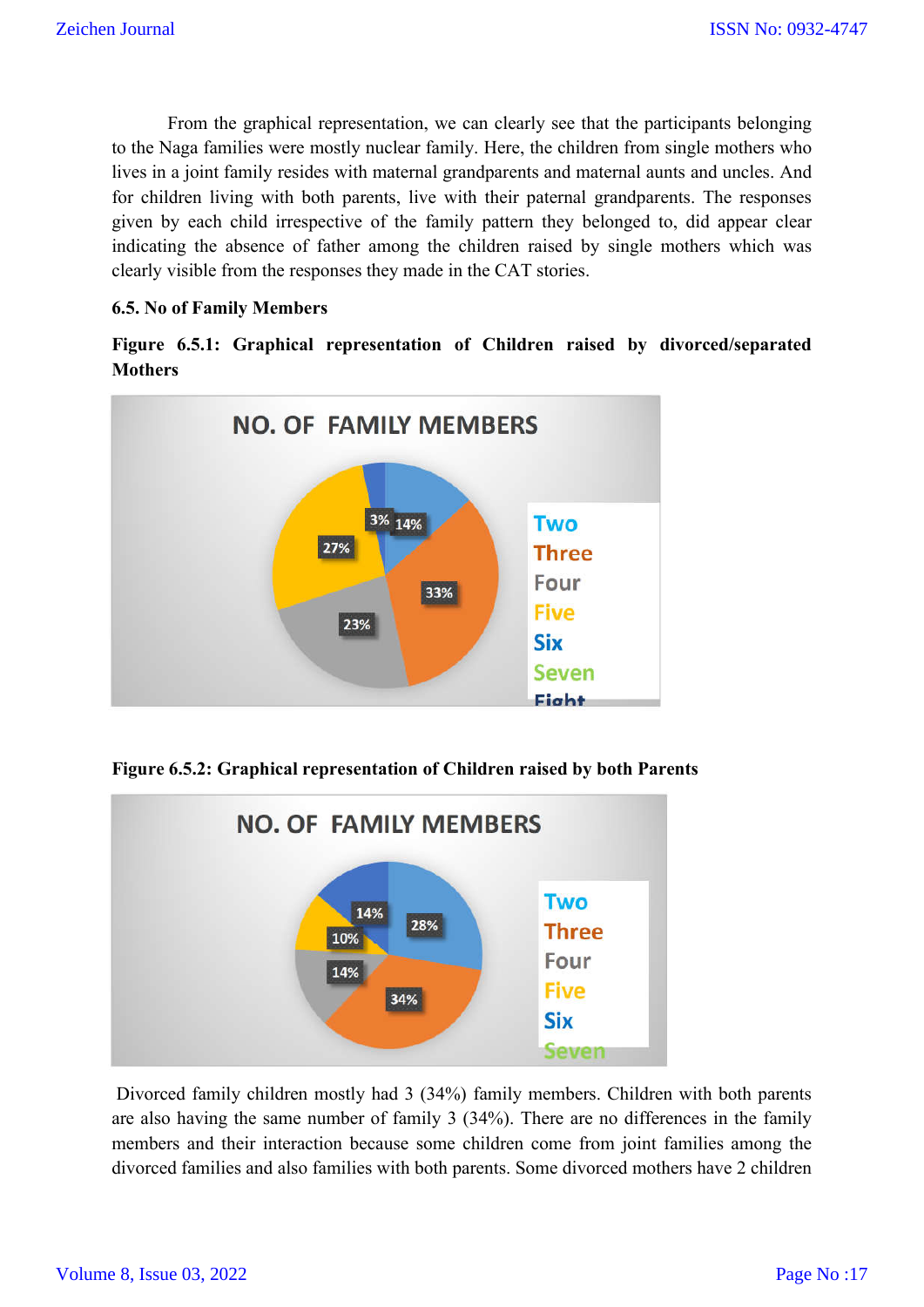and some live with one parent and a child. Overall, all children did get equal opportunities for social interaction even though clear distinction exist in the psycho-social responses among the children from the 2 distinct families.

## **6.6. Number of Sibling**

**Figure 6.6.1: Graphical representation of Children raised by divorced/separated Mothers**



**Figure 6.6.2: Graphical representation of Children raised by both Parents**



The child participants from divorced parents had mostly one sibling (52%) and children living with both parents had mostly two siblings (36%). In Nagaland, the concept of family planning is not given much importance and parents give birth to more than 2 children and believe in having larger families. But, interestingly during the course of this research it was discovered that all children who participated in the research from divorced/separated families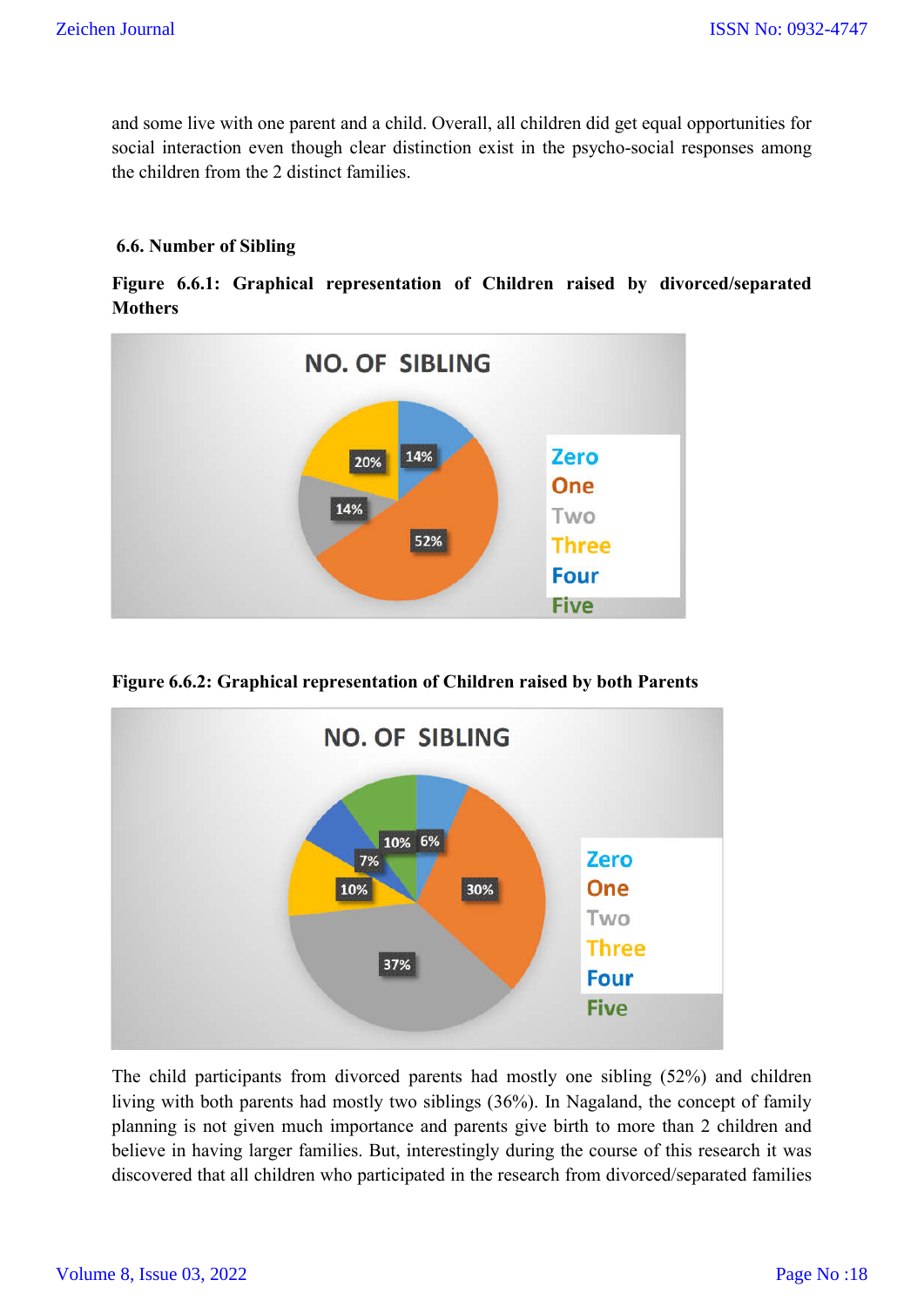did not have more than 2 children. Therefore, the parents did not live longer than 4 to 5 years together before they got separated.

## **6.7. Father's Occupation**

**Figure 6.7.1: Graphical representation of Children raised by divorced/separated mothers**



**Figure 6.7.2: Graphical representation of Children by both Wedded Parents**

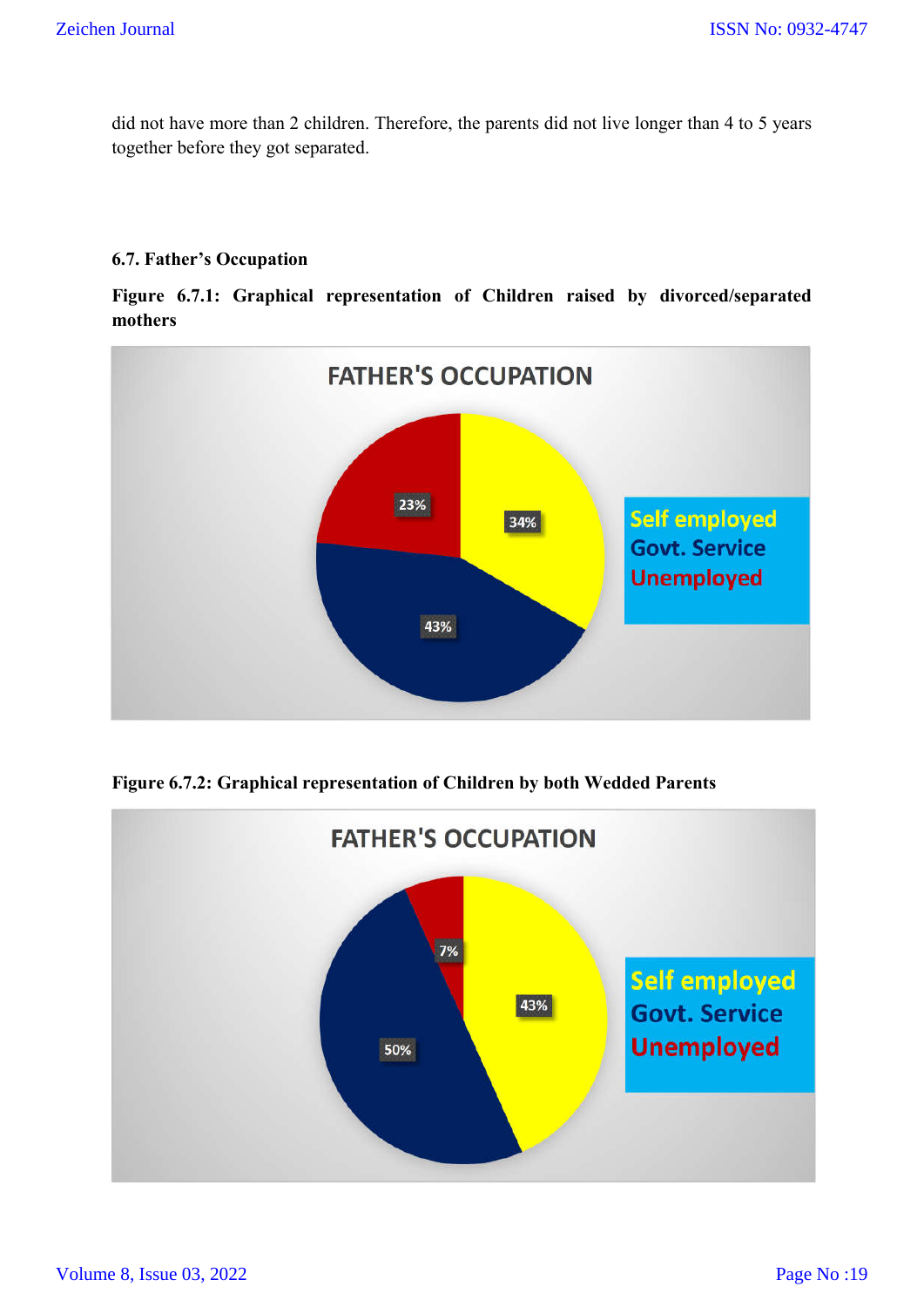Figure above shows that the father's occupation of divorced /Separated children were mostly into Government Service (43%) and (34%) were self-employed and (23%) were unemployed. Fathers' occupation of children living with both parents are mostly into Government Service (50%) and were quite well off. (43%) were self-employed and only (7%) were unemployed. Thus, the fathers with whom the children lived did get better financial benefits then those who lived with their mothers alone.

## **6.8. Mother's Occupation**

**Figure 6.8.1: Graphical representation of Children raised by divorced/separated Mothers**



**Figure 6.8.2: Graphical representation of Children raised by both Parents**



Mother's occupation of divorced/separated children are mostly self-employed i.e (63%) as compared to mothers of children who lives with both parents (30%). These mothers of children who live with both parents enjoy the privilege of being financially supported by both parents, but not many of them have both parents employed. Unemployed mothers of children living with both parents is higher. (53%) as compared to divorced/separated mothers of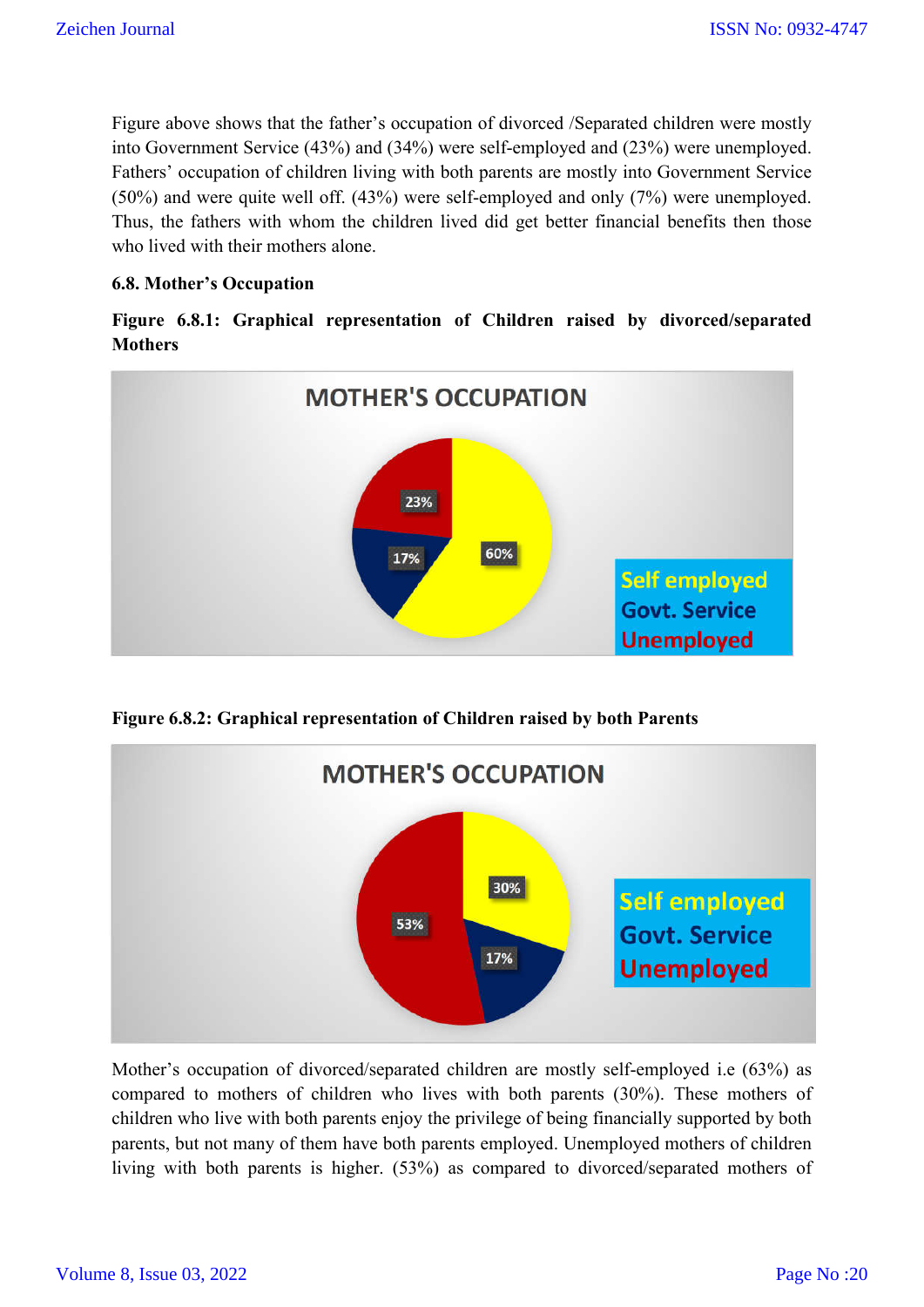children which is only (23%). It is observed that the children of single mothers had to be selfemployed after their divorce and work hard to take care of the family. Those unemployed mothers from single mother families did get financial help from their maternal grandparents where some even lived with them.

Most of them were engaged in small business to run their families. Some divorced/separated mothers also get alimony from the father of the children to pay the school fees and meet the expenses of the family even after separation. Since, most of the mothers from the wedded family were unemployed, they stay at home and takes care of their husband and children. Thus, the children did get financial support from their mothers even though they did not have a father to support them financially among the separated mothers.

### **6.9. Substance abuse in the family**





**Figure 6.9.2: Graphical representation of Children raised by both Parents**

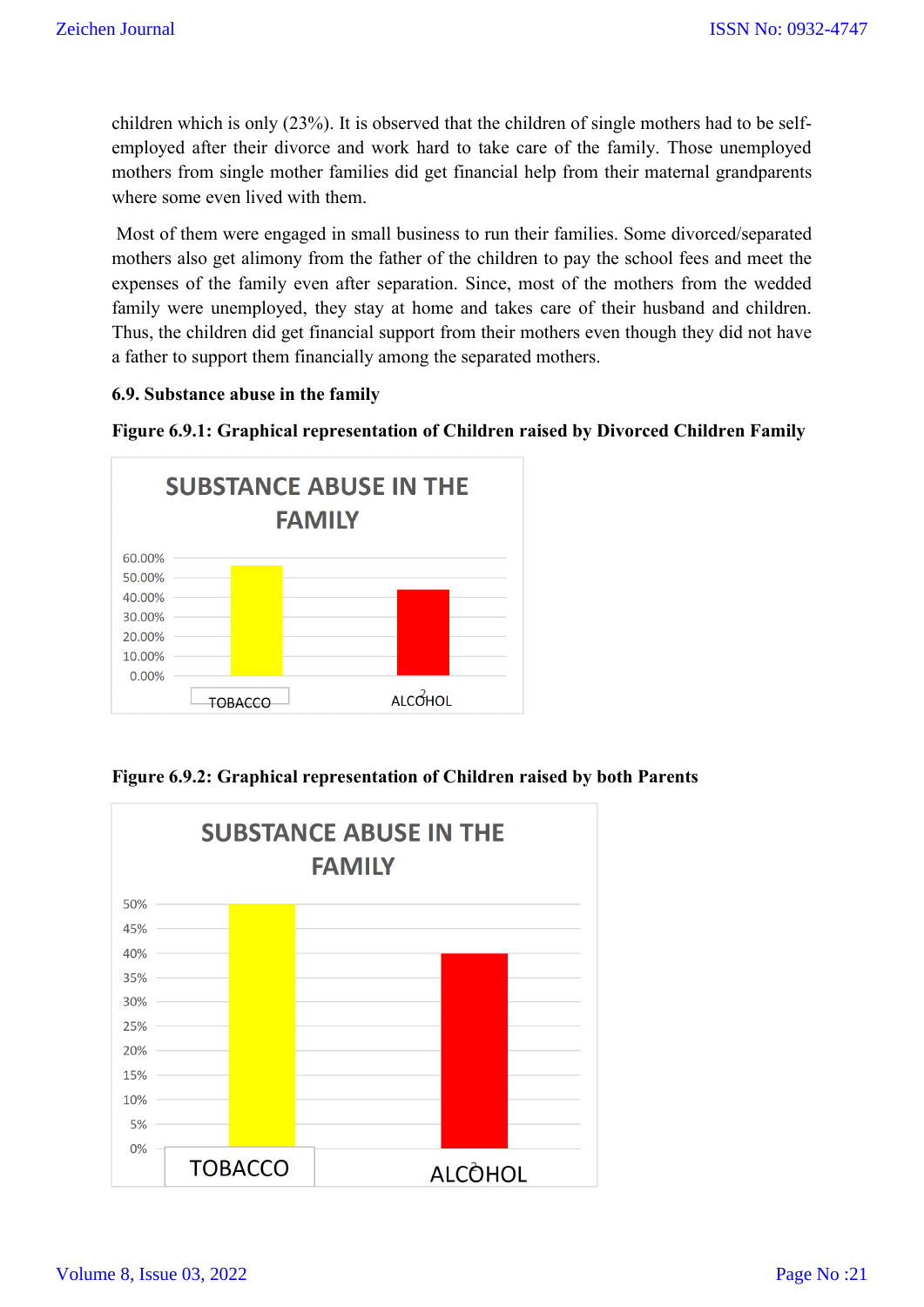Divorced/Separated family has tobacco abuse which is more than alcohol abuse. The percentage of tobacco abuse is more as compared to alcohol abuse in families where children lived with both parents. It was observed that, the children from different families cited consumption of alcohol by the characters in the story. This was in contrary to the stories narrated by the children in relation to the alcohol where almost all the children irrespective of their family background did mention that the father figure in the story did consume alcohol.

**Figure 6.9.3: Graphical representation of Children raised by divorced/separated Mothers**



**Figure 6.9.4: Graphical representation of Children raised by both Parents**

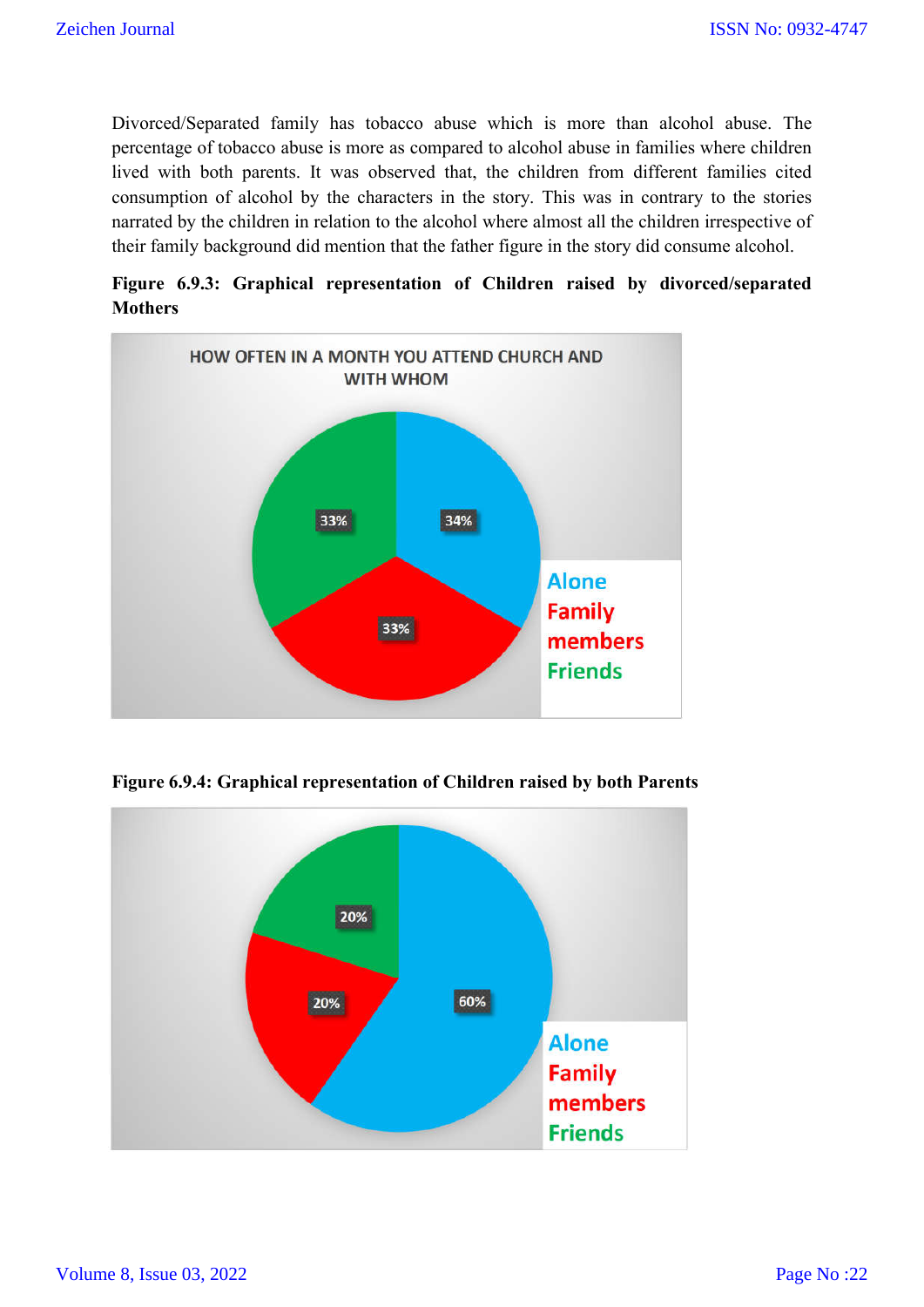The children of divorced/separated parents who attended the church alone were (34%), with family members (33%) and with friends (33%). Children from wedded parents attend the church alone (60%), Family members (20%) and with Friends (20%). Thus, all the children from the 2 different family structure were Christians and living with their fathers did not signify that they visited the church with their parents most of the time. Irrespective of whatever family background they belonged to all the distinct family did have the concept of religion in them and did understand the meaning of prayers and were aware of the sermons, confessions and Sunday school activities and did have for the knowledge of Christianity.

## **7. Result and Discussion**

The results were analysed both quantitatively as well as qualitatively to justify the man objectives of the present research. Descriptive statistics i.e., mean and standard deviation and Inferential statistics i.e., t- test were calculated to analyse the data quantitatively.

|                    | N  | <b>MEAN</b> | <b>SD</b> | d.f | $\cdot t$ | Level of     |
|--------------------|----|-------------|-----------|-----|-----------|--------------|
|                    |    |             |           |     | value     | Significance |
| Children living    | 30 | 12.05       | 3.95      | 58  | 12.3457   | 0.01         |
| with both parents  |    |             |           |     |           |              |
| Children living    | 30 | 36.53       | 9.94      |     |           |              |
| with               |    |             |           |     |           |              |
| divorced/separated |    |             |           |     |           |              |
| Mother             |    |             |           |     |           |              |

From the above table, we can clearly see the scores on aggression as had occurred on the stories and responses given by children of Nagaland belonging to 2 distinct family patterns namely, family of children raised by single mothers who were either divorced or separated and children belonging to families where they lived with both parents. The mean and SD scores of children living with both parents was found to be 12.05 (mean) and 3.95 (SD) whereas it is 36.53(mean) and 9.94 (SD) for children of divorced/separated families. The t value is 12.3457 which is significant at 0.01 level. Hence, there is a significance difference between children who lives with both parents and divorced/separated children.

**Discussion:** The main objective of the present study was to find the out whether there are any differences on aggression among children living with both parents and children of divorced/separated parents. Children's Apperception Test (CAT) Human Figures developed by Leopold Bellak, Sonya Sorel Bellak and Marvin S Hurvich specifically for use with children aged 3 to 10 years were utilized for the present study. The CAT is a projective measure of personality and the subject were scored as per the manual using both quantitative and qualitative methods.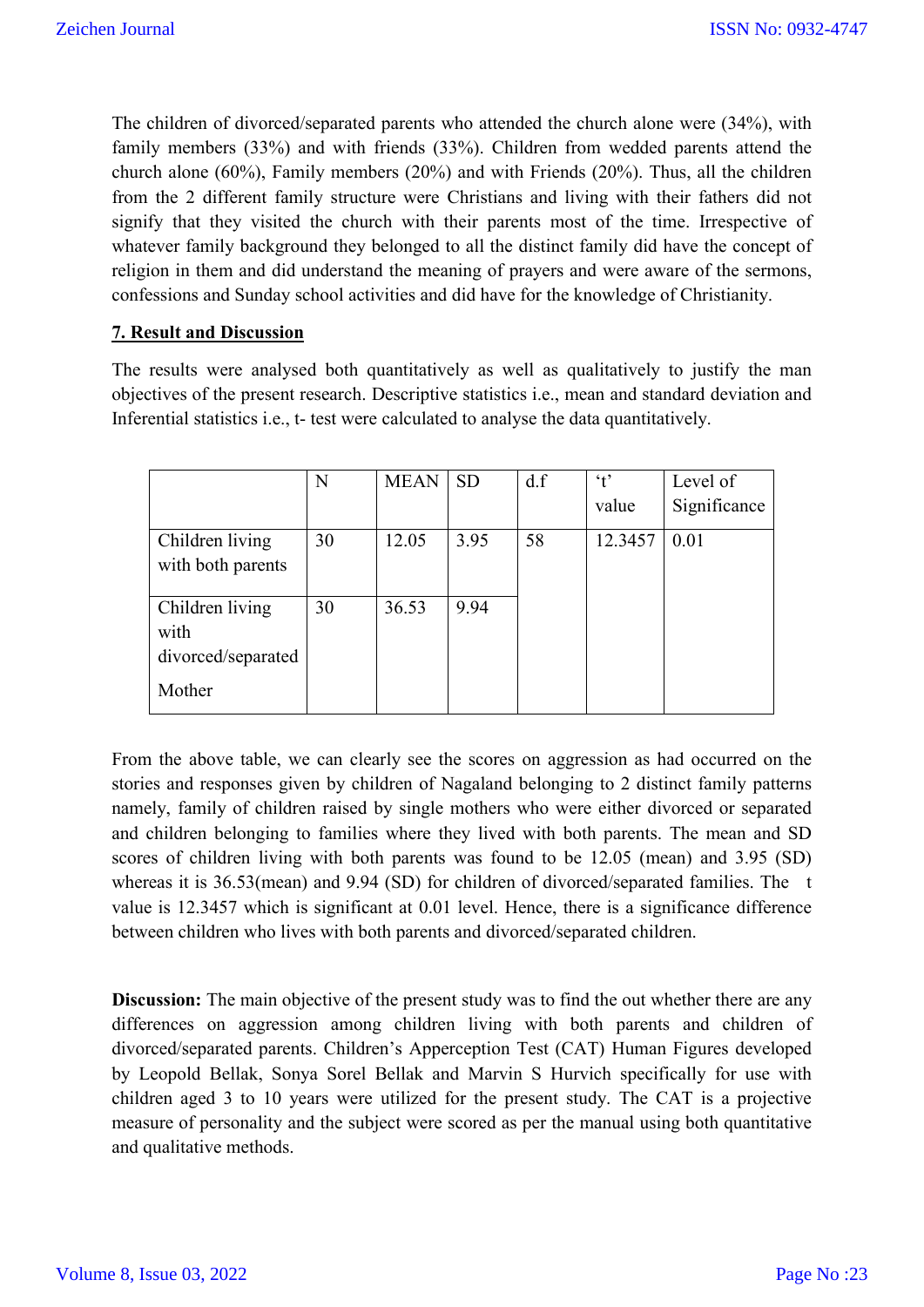Table 1 shows Children living with both parents  $M=12.05$ ,  $SD = 3.95$ , Divorced/separated children M=36.53, SD=9.94, t value = 12.3457 which is significant at 0.01 level which means that there are significant differences between Children who lives with both parents and divorced/separated children. It was observed that divorced/separated children scored high in aggression as compared to children who lives with both parents which was determined on the basis of the psycho-social responses of the children of the 2 family types and the number of times they scored on aggression was scored quantitatively. Thus, the hypothesis that, "There exists significant difference among children living with divorced/separated mothers and children living with both parents on aggression" is accepted. It is interesting to note that the absence of a male figure in the family did not reduce the aggression in children but it is the absence of love and affection which the children of separated/divorced parents did not get appeared to be a cause of aggression.

### **7.1. Qualitative Analysis of Children living with both Parents**

Children mostly narrated the pictures shown to them as happy family, the sibling does quarrel among each but they make peace too. Others, said that parents do scold and beat them but love them too. Many children narrated through their response with the impression that they look forward towards a positive direction. Aggression is not perceived as negative. Aggression, is not at all related to hatred and fear as mentioned in the stories in the form of responses. As for the future also, most children talked about success, they also imagine about taking care of their parents even though their parents beat them sometimes when they are naughty and shout at them now and then. These responses signify affection in contrary to high and destructive aggression, but on the other hand aggression is in milder form which is standard in any culture or family. These, responses were from picture (1) which had one male and one female adult figure. In picture (2) the scene is about a pair. Most, children described the picture as a game as seen in the picture. One child described the pair as a winner and said it was not a fight, but a game and refused to believe that the winner is a fighter, but it is all in a game. Another, story narrated those fights may occur in games but they are forgotten later. Some children did mention about sibling rivalry and aggressive behaviour, especially the looser among the siblings did fight with the sibling, but many others also mentioned about playing together and supporting each other. Picture (3) shows an elderly man and the child. Some children in the picture narrated describing the elderly man as a father figure. Others also show expectation, admiration. Few, say father is a good father and loves the child. Even, if the father got angry when the children were naughty, the father got chocolates, played, got toys, checked on homework and took them out. Some children narrated the characters in the picture (4), as going to a store. Others, said about picnic. Children mostly said positive stories. According, to a child, the two children in the picture are described as brothers and the lady in the picture is the mother carrying the baby who were going for a picnic/shopping on a windy day. In addition to that, some children also mentioned about enjoying the picnic with friends and relatives, they do talk about fights, being scolded and negative behaviour but over all such aggression is considered normal in children and do not reflect negativism. Most children narrated the picture (5) as twins/siblings sharing stories and playing on the bed while the parents are asleep on the other bed in the same room. Quarrels do happen with regard to food, toys which are natural in children but almost all children mentioned about a happy family and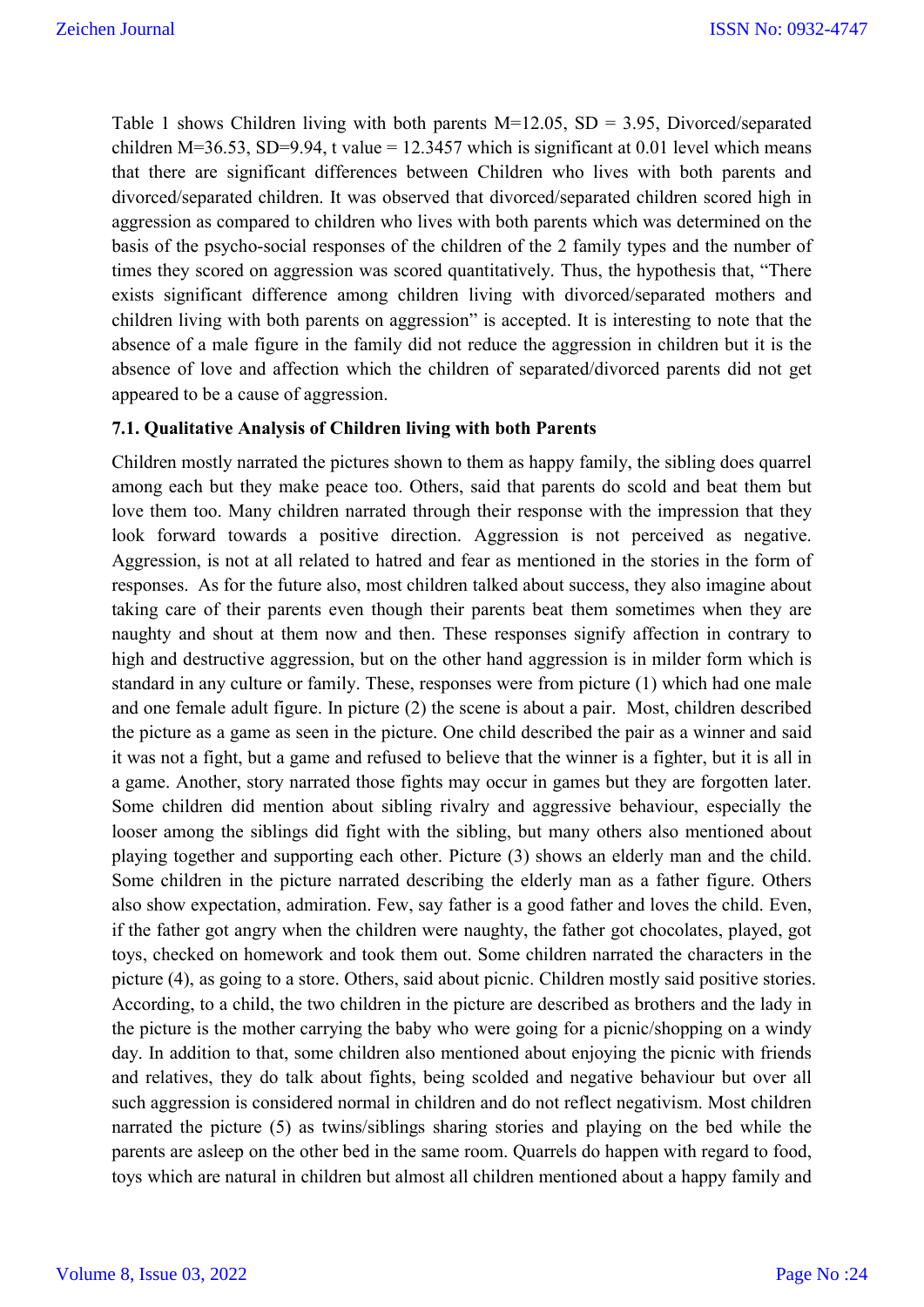parents take good care and love the children equally. Few also mentioned that their parents do dis-approve of certain behaviour, criticize, blame and even hit them. But yet none of them dislike their parents and believe that their parents love them and consider their family as happy family. The picture (6) is portrayed as a camping site. Many children narrated the story as siblings camping for a few days in the jungle during the vacation few said that it was an organized campaign from school. Children did not show any signs of aggression in picture (6). Most children narrated the picture (7) by identifying the big figure as a dangerous whom they feared. Some children related the picture in a fairy tale form. However, one child described the huge figure as a monster/giant which had come to attack and take away the child, but fortunately the child was saved by the father, whom the child considered as a hero and villagers as brave friends who saved the little one's life. Children mostly narrated the picture (8) as birthday party. One child said "The son in the picture is celebrating his birthday party and the guests in the picture are his mother's friends having tea". Another, little girl said, that the mother is seen as teaching her son good manners on how to behave well and not to be naughty in front of the guests. Most children narrated the picture (9) with fear and no aggression was expressed. One child expressed fear and being scared and woke up crying, and the mother came and comforted the child and put him to sleep. Children living with both parents described their mother bathing and cleaning the child, cooking delicious meals and also expressed togetherness and perceived their parents as protective and they felt secured. One child, as narrated in a story says "child is seen to be scared of water and trying to avoid water". Some children mentioned, the father loved the son so much because he was the only child in the family. Over all, aggression as response narrated by children of parents living together did not show fear, rejection, hatred, insecurity, hostility, bullying, violence etc. Expressive and instrumental aggression was absent among these children.

### **7.2. Qualitative Analysis of Children living with Divorced/Separated Mothers**

Most children divorced/separated mothers the male figure as scary and not a good person. One child described the male figure as shadow, who is the father. Many children said that children in the picture are scared of their father because he scolds and beats the children. Strangely, most children mentioned that the mother left the husband because he beats her. In, the very first story negativism and high rate of aggression was narrated by children. It seemed like the children had either seen their fathers aggress towards the mother or they were told by their mothers about the father not being a positive individual. Many did not even speak about the female figure. There was also no positive response about the female figure by the children of who lived with their mothers and the mothers solely took care of them in the picture (1). In picture (2) the children mostly described the picture as a group of children. One child expressed dislike for another in the group. Another child described the others as friends competing with one another and expressed hatred. Another child also narrated that friend turned to enemies as they were competing in a game. One child expressed dislike towards another pair who won the game. One child displayed sibling rivalry towards the brother who was the opponent and the other figure in the card was described as a friend. Clear aggression was observed in form of hatred, rivalry, physical harm was clearly visible from the responses. Most children narrated the picture (3) as a father with a lot of negativisms. Many children said that the father ignored the child. One child said that the father in the picture is a bad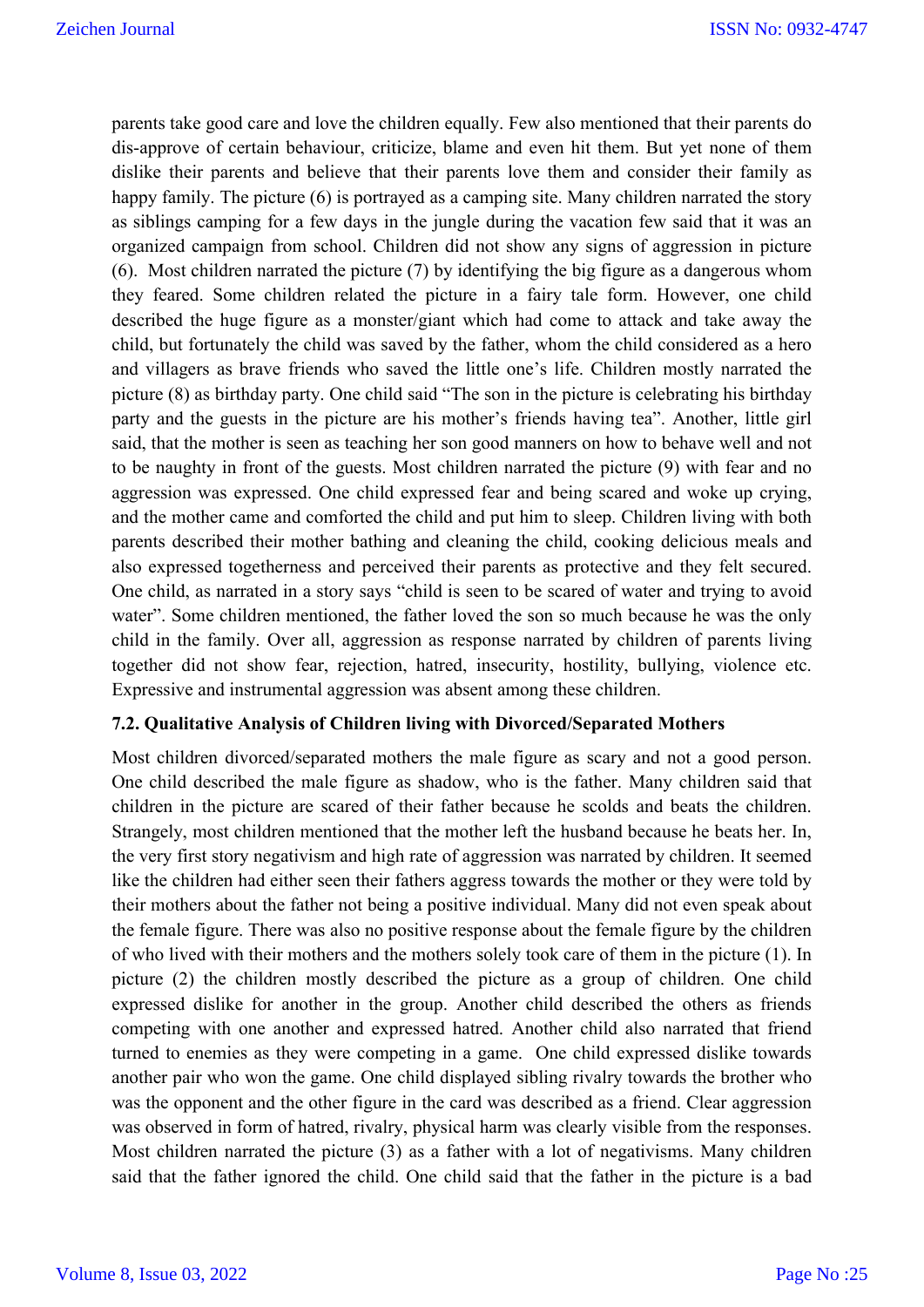person. Few also said that the father smokes cigarette and drinks alcohol. Some children said, the father abuse his wife who is their mother. Others, said that the father and did not take care of the child and the wife who is their mother. These, children were sensitive and were full of negative emotions. There, direction of aggression was towards the father figure and the pattern were not physical social but it was emotional verbal. Children narrated the picture (4) very differently than children living with both parents. One child described the picture as a windy and rainy day. One, child said that the mother with the two children was in a hurry to leave for another country or a new place because the father chased them out of the house. Another child said that the mother opted to leave the house with her two children as the father blamed and use to beat the mother quite often. Most of the children blamed the father for not having a happy family. A few expressed negativities for the mother too, One, among them blamed the mother saying she did not allow the father to come home and quarrelled with him. It is evident from the stories that their lives revolved among their parents and craved for love and affection. Their aggression was not towards bullying, hitting, fighting with others but was directed towards family mostly the father. The children mostly related the picture (5) to siblings. One among them described the card as brothers talking with each other sitting on the bed. One other child said that the one of the siblings whom he imagined as his brother woke up in the middle of the night, because he had a bad dream. The elder sister was consoling the little brother. Another child was afraid and elder brother was comforting the little brother at midnight. The brothers are described as being naughty by many of them. When no elderly figure was seen in the picture aggression was not found to be displayed, thus it is interesting to note that aggression was directed towards parents mainly the father. Most children narrated the picture (6) staying away from the father figure for whatsoever reason. A boy child expressed how he and his mother were thrown out of home by the father. Another said they were living in the jungle because they do not have a place to stay. Two siblings had same response where they revealed how the parents fight among each other when they were together. Few children also mentioned that the children would cry and fear their father because he would beat the mother and them. Thus, it is clear from the responses of these children that the aggression developed in them specially for the father because they were either told by the mother or they themselves witnessed or were victimised by the father. So, the pattern of aggression depends on family environment. The children mostly identified the big figure in picture (7) as a bad giant. One child narrated that the Giant was alone like his father. Another said that the figure in the picture is a bad man. One said a dangerous man lived in the cave and dislikes passer-by near his cave. Another boy seeing the picture felt very scared and hid himself. However, most children identified the huge figure as the giant. Few, talked about the little boy in the picture being caught by the huge figure and killed. Negativism did exist among the children of separated parents which were clearly visible from their responses like hatred, hitting, rejection and desertion. In the picture (8) many children narrated misbehaviour of children in the picture. One Child said the mother had asked her son to behave well. Another said that there were guests in the house and they were gossiping about the father's affair with another woman. One child also said that father lives in a faraway land. Few children said that parents fight among themselves because the father is having an affair. Most of the children narrated parent's aggression in their response. They also reflected shame in their response for their father. This must have been instigated by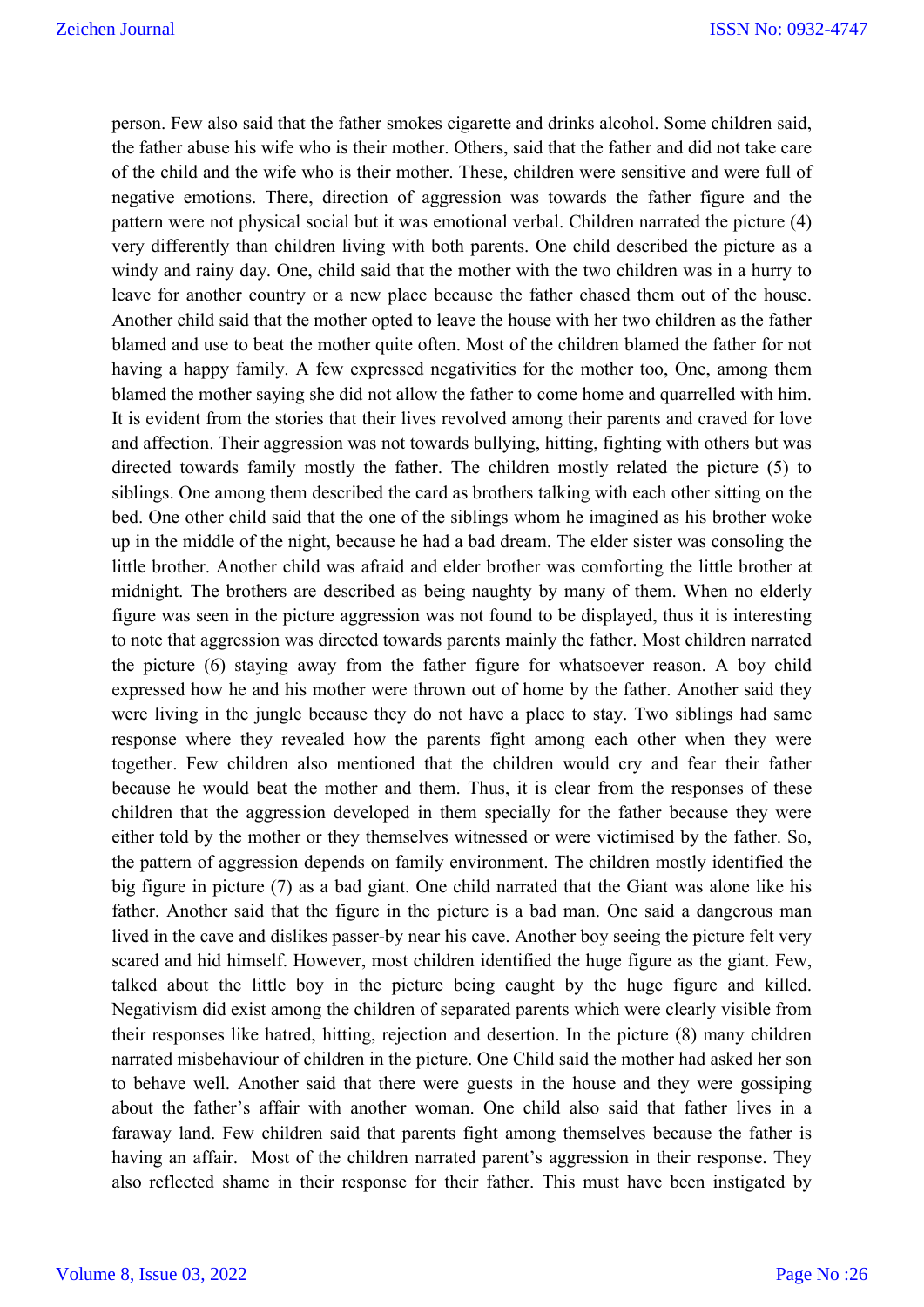mother or society. Many children described the picture (9) as the child crying because he was alone. Many children said the father left the child alone. One child said the father had beaten the child and that's why the child was crying. Another child said the father had abuse the baby and ran away. The aggression and negativism were directed towards their father. Most children described the picture (10) as mother bathing/cleaning the child. One child is seen crying and trying to run away from the water because he does not like to bathe. Another child said that the mother is angry and beats the child whenever the child tries to run. Children's responses in this picture were directed towards mothers' aggression too.

## **8. Major Findings**

The response elicited important situations were both family types have displayed different patterns and directions of aggression.

- The aggression displayed by children living with both parents was mild in nature and did not show future negativism, fear, anxiety and hatred while the children raised by single mothers was completely opposite. A study by Spigelman, I Englesson supports our findings except that fear in the children were higher than hostility. This could be due to age in the present research. Another, study by (Riberio, 2007) states that divorce is one major stress that a child can experience.
- The children raised by single mothers seemed to have expressed clearly their negative thoughts towards their father in their responses. This, clearly indicates that they were either told by their mother that their father was a negative human being or the children witnessed aggression in their parents. This is in contrary to the study by (Hetherington &Stanley Hagan, 1995) which says that children express their confusion, anger, resentment through aggressive behaviour by being demanding and un-co-operative. The responses in the present research does not show any of these but express fear and insecurity instead, and believe that they have an aggressive father.
- The aggression in the present research was not directed towards the children themselves but towards the experience and learning they gained in the family environment and induced aggression by their parents. The children who lived with both parents acknowledged love and security more than aggression. Their responses revealed that they valued positivity in both mother and father than their aggression.
- The children living with both parents expressed a secured future and happiness in their response but the children who grew up with single mothers did express insecurity and fear in their responses. This is because their perception was linked with their mother and father's relationship as well as what impression their mother gave them about their father.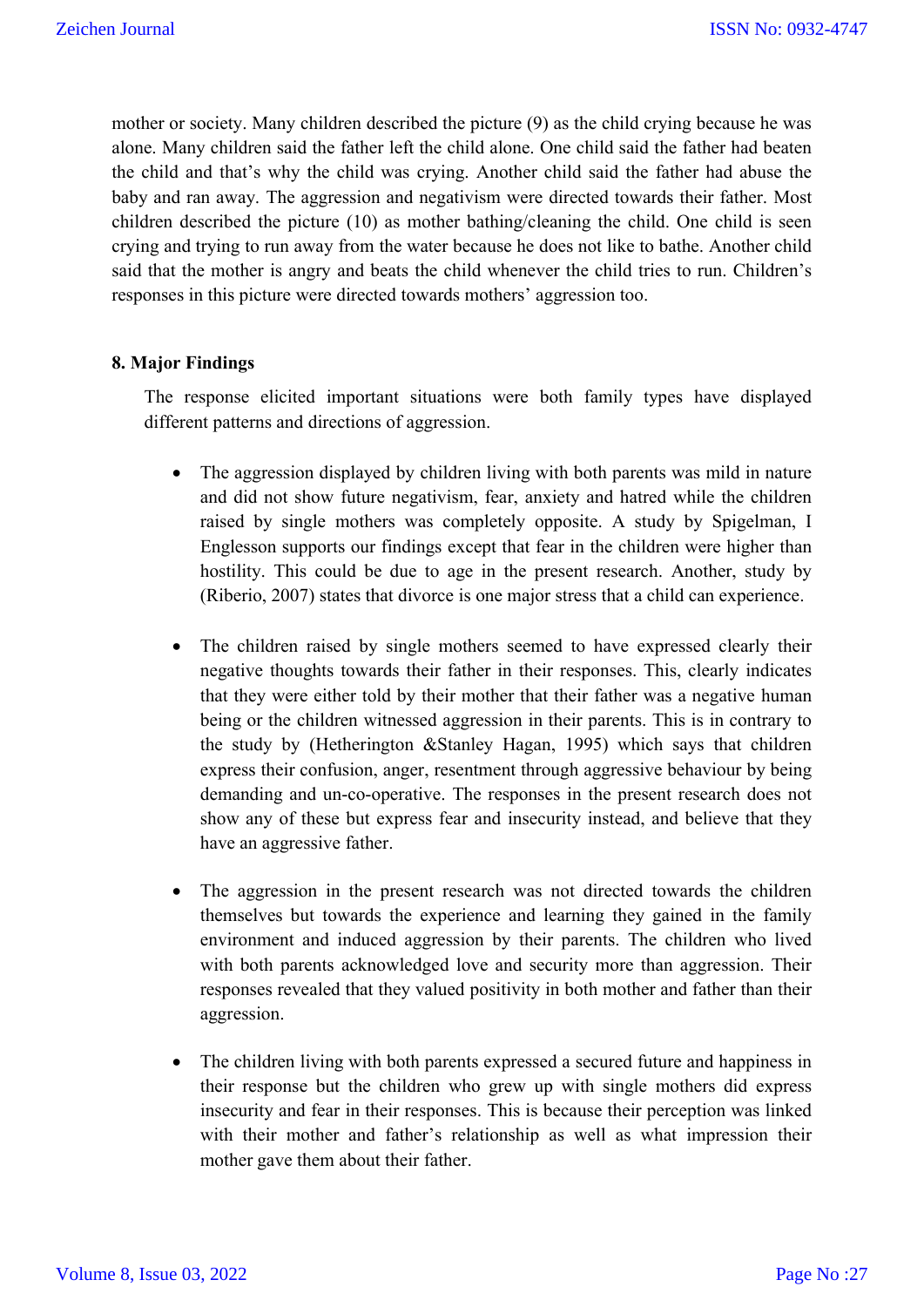## **9. Implications**

- Children learn aggression from their parents, it is the family environment that leads to the growth of aggression. Parents have to keep a check on such behaviour, not in children but in themselves. This will definitely change children's perception on aggression.
- Children feel being loved and being aggressed on. Their insecurities are induced by parents and do not grow on their own.
- Being separated is not an issue but the aggression displayed in presence of children is of great concern.
- The image of father figure if pleasant children feel secure and if unpleasant children feel very insecure. In case of separated parent's, it is important for the mother not to convey negative image of the father to the child.
- Children do not know which parent is at fault in a relationship they believe whatever is told to them or they infer from the displayed aggression. Parents need to keep a check on how they convey.

## **10. Limitation:**

- The chief limitation of the present research was the sample size which is small for generalization.
- The sample was confined to the state of Nagaland only.
- Aggression was not compared among different age groups.
- The researcher did not include parent's interview.
- The researcher could have included another scale of aggression.

### **11. Suggestions for Future Research:**

- The present study was focused only on children. Study on adolescents would have been interesting as the aggression level grows during this age and their emotions are at rise during this period.
- The sample size was small, male and female sample were unequal. Equal responses and comparison would have shown a clearer picture.
- Other emotional variables like fear, anxiety, perceived father child relationship would have made the study more interesting.
- Observing each child's behaviour would have shed light to the findings.
- Parents emotional state and how they deal with aggression would have also enhanced the findings of the research.

### **12. Conclusion:**

It is not the divorce/separation among the parents has been affecting children's aggression but it is the aggression displayed by them that the children learn. It is incumbent on parents to deal with their lives effectively in various walks of lives which will have a positive impact on children's life. When parents get divorced/separated, the children are the most affected emotionally, and it has a drastic change in the lives of children and so parents have to be very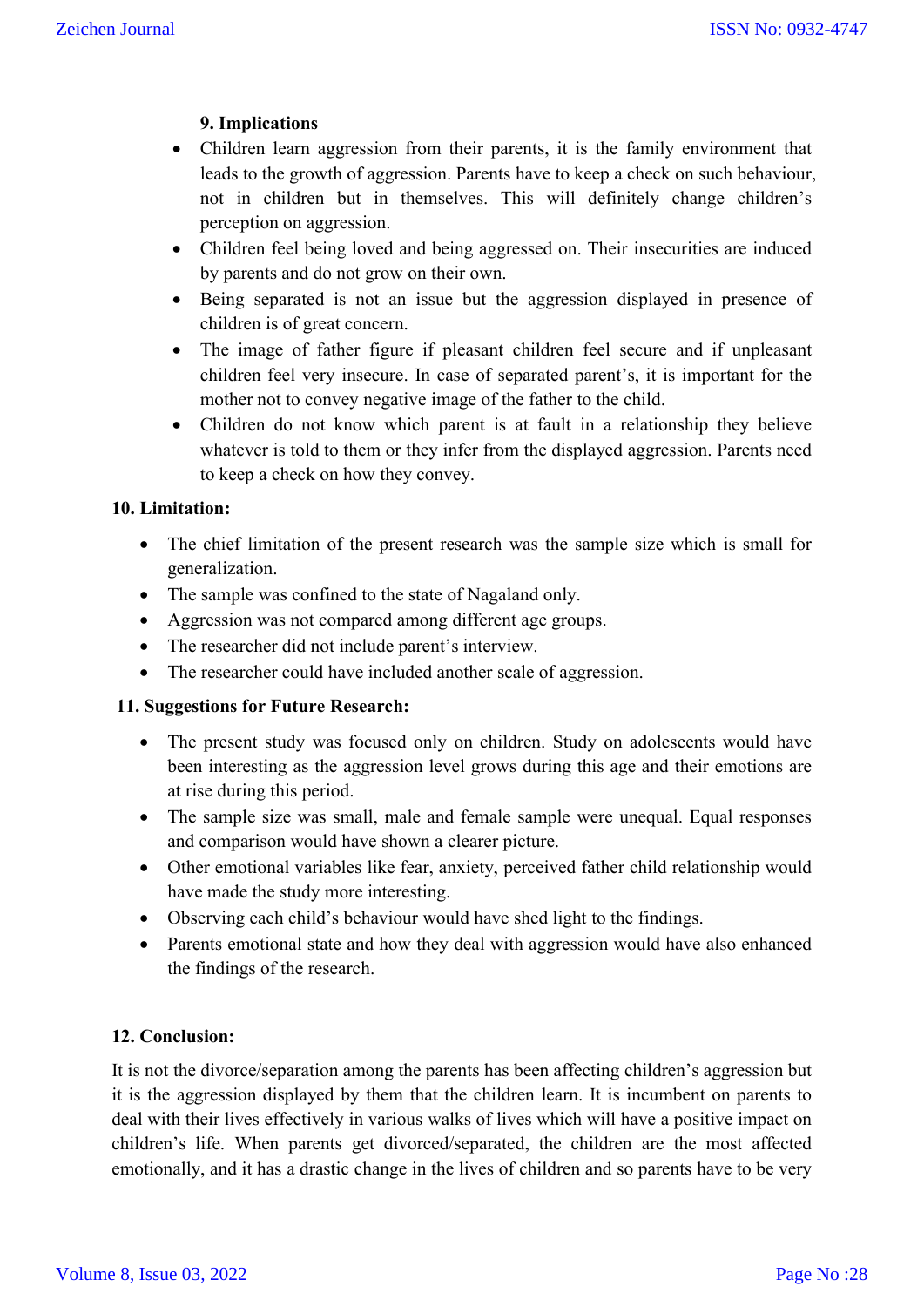sensible and understand that aggression displayed towards each other will affect their child's aggression towards them. It is important for the parents to be informed that their own behaviours influence the behaviours of the children. The parents need to build a positive parent-child relationship for the well-being of the children even after the separation.

#### **References**

Amato, P.R., & Booth, A. (1996). "A Prospective Study of Divorce and Parent-Child Relationships," *Journal of Marriage and Family* 58(2), 356-365.

https://www.jstor.org/stable/353501

- Amato, P. R., & Keith, B. (1991). Parental divorce and the well-being of children: A metaanalysis. Psychological Bulletin, 110, 26-46.
- Ambert, A. M., (2009). Divorce: Facts, Causes & Consequences, Ottawa, Vanier Institute of the Family, 33.
- Averdijk, M., Tina Malti .T.,& Eisner ,M. & Ribeaud ,D.(2012) Parental Separation and Child Aggressive and Internalizing Behavior: An Event History Calendar Analysis. Child Psychiatry Hum Dev 43:184–200. DOI 10.1007/s10578-011-0259-9.
- Bellak, L., Bellak, S.S., & Hurvich, M. S (1997). Children 's Apperception Test (Human Figures).
- Berns, R.M. (2007). *Child, family, school, community: Socialization and support*.
- Cavanagh, S. E., and Huston, A.C., (2008). The timing of family instability and children's social development, *Journal of Marriage and Family*, 70(5), 1258-1270.
- DeBord , K. (1997). *Focus on kids: The effects of divorce on children*
- Deshpande, A., & Pandey, N. (2014) Psychological impact of parental divorce on children: A qualitative study*. Indian journal of Health and Wellbeing*, 5(10), 1201-1205**.**
- Desrosiers, H., Cardin, J. F., & Belleau, L. (2013) *The Impact of Parental Separation on Young Children's Mental Health.* vol 6(3).
- Morrison, D.R., & Mary Jo Coiro, M. J (1999) "Parental Conflict and Marital Disruption: Do Children Benefit When High-Conflict Marriages Are Dissolved?" *Journal of Marriage and the Family* 61.632-634
- Emery, R. E., (2011). "Divorce and separation Synthesis," in Tremblay.

Fagan, P., P & Aaron Churchill, A. (2012) The Effects of Divorce on Children.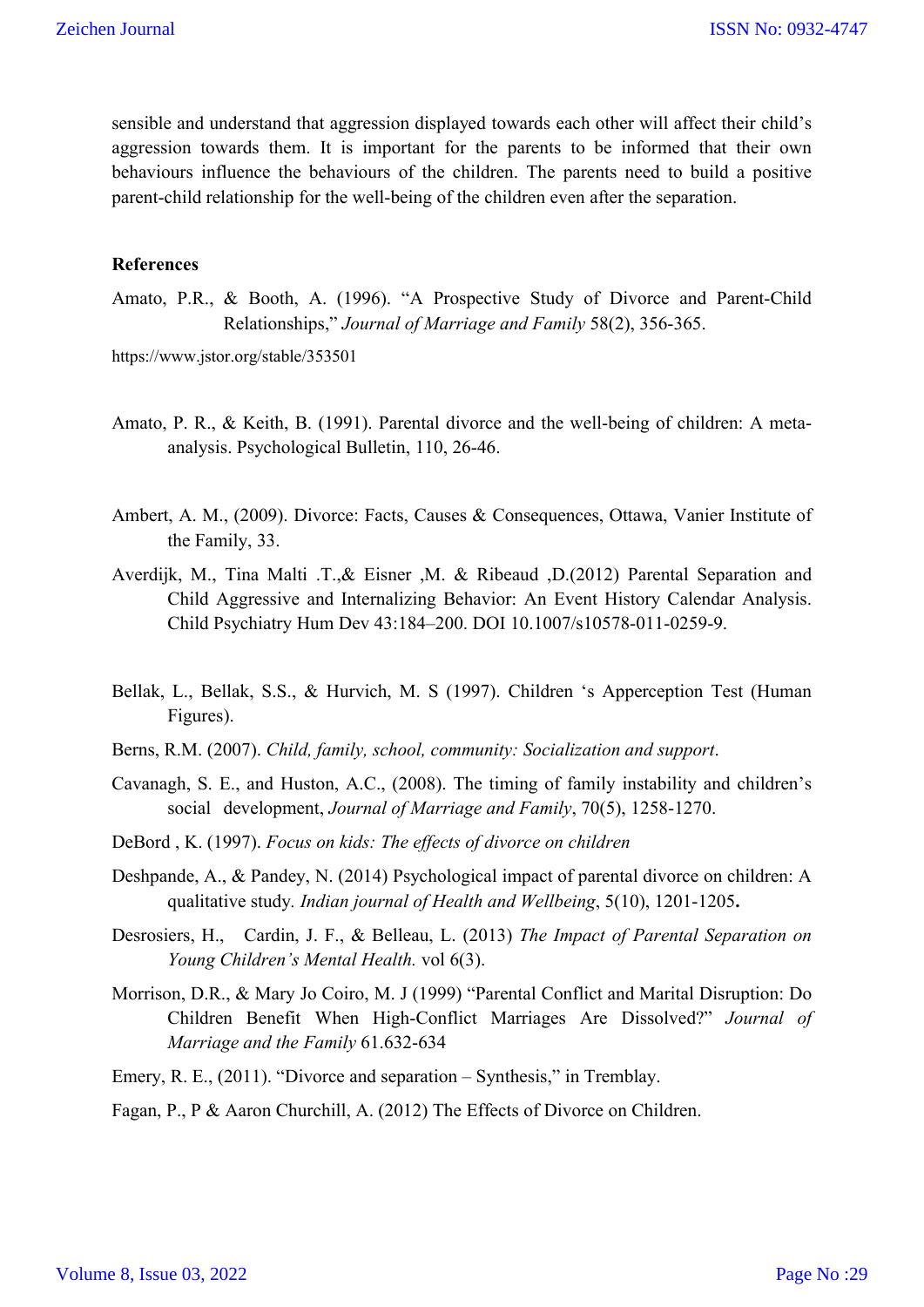- Figueiredo, C.R.SD., & Dias, F, V. (2012) Families Influences in Children's Development and Behaviour from Parents and Teachers' Point of View Psychology Research, *ISSN* 2159-5542, 2(12) 693-705.
- Heard, H. E., (2007). "Fathers, mothers and family structure: Family trajectories, parent gender and adolescent schooling," *Journal of Marriage and Family*, 69(2), 435-450.
- Hélène,D., Cardin.J.F & Belleau,L (2013). "The Impact of Parental Separation on Young Children's Mental Health," in Québec Longitudinal Study of Child Development (QLSCD 1998-2010) – From Birth to 10 Years of Age, Institut de la statistique du Québec, 6(3).
- Hetherington, E., & Stanley-Hagan, M. (1995). Parenting in divorced and remarried families. In M. Bornstein (Ed.), *Handbook of parenting-status and social conditions of parenting* (Vol. 3, pp. 233-254). UK: Lawrence Erlbaum Associates, Inc.
- Hughes, R., Jr. (2009). *The effects of divorce on children.* Urbana, IL: University of Illinois Extension.
- Mabuza, N., Thwala, S.K., &Okeke, C. (2014). Single Parenting and Its Effects on the Psychosocial Development of Children in Swaziland. *Mediterranean Journal of Social Sciences* MCSER Publishing, Rome-Italy, 5 (23).
- Underwood, M. K., Galen, B. R., & Paquette, J. A. (2001). Top ten challenges for Understanding gender and aggression in children: Why can't we all just get Along? Oxford, UK: Blackwell Publishers Ltd.
- Pagani, L. B., Tremblay, R. E., &Vitaro, F. (1997). "Behavioural Development in Children of Divorce and Remarriage," *Journal of Child Psychology and Psychiatry*, 38(7), 769 - 781.
- Ribeiro, M. (2007). *Children and divorce*. Lisbon: Editorial Presence.
- Rogers, K. N. (2004). "A Theoretical Review of Risk and Protective Factors Related to Post-Divorce Adjustment in Young Children," *Journal of* Divorce *and Remarriage*, Vol. 40, No. 3-4,135-147.
- Spigelman ,G ., Spigelman, A .,& I Englesson ,I.(1991) Hostility, aggression, and anxiety levels of divorce and nondivorce children as manifested in their responses to projective tests.438-52. doi: 10.1207/s15327752jpa5603\_6.

Stapleton, A. (2009) Effects of Divorce on Age and Gender on Childhood Aggression.